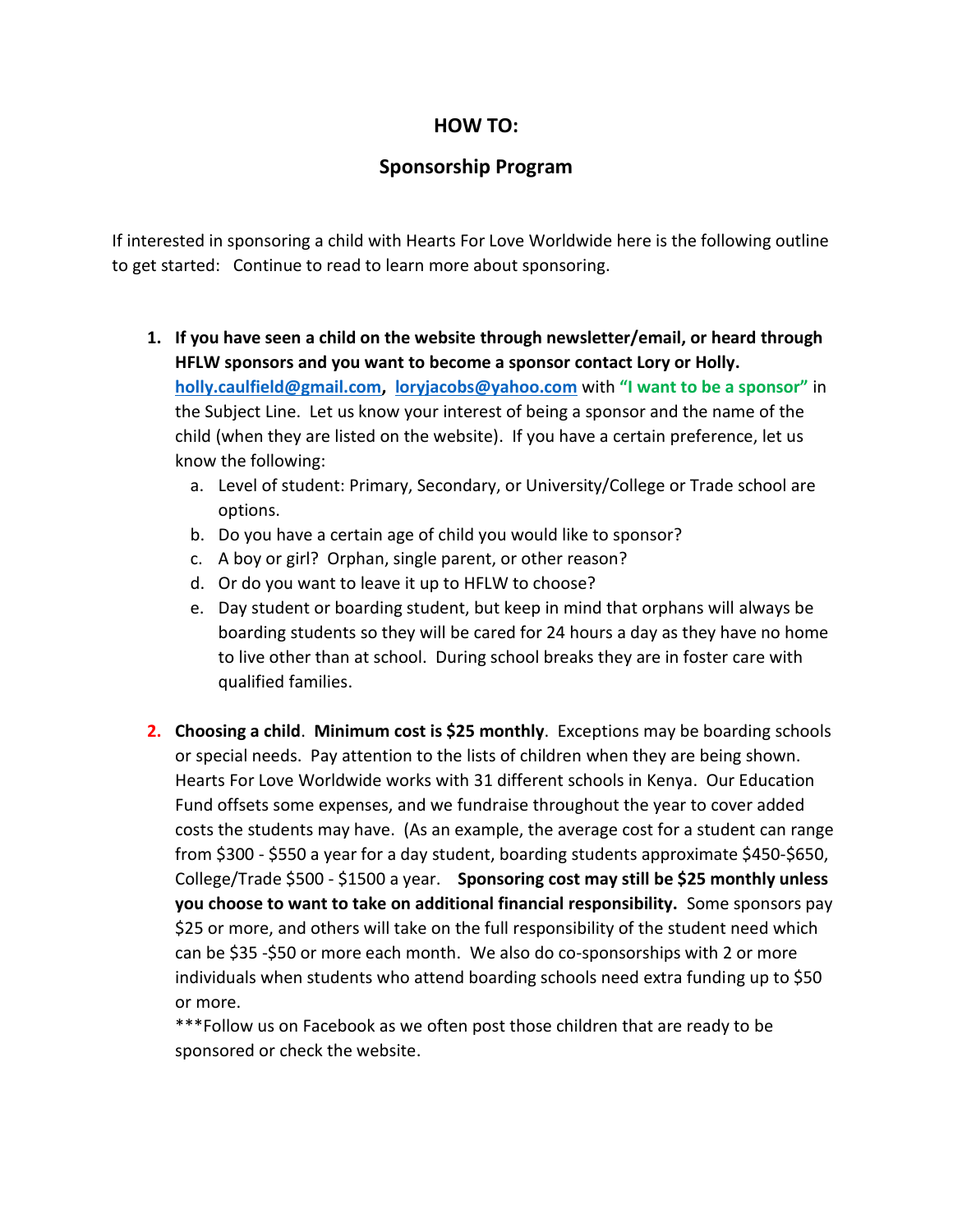## **3. We have 3 different gifting options. (For the basic sponsorship)**

- a. Monthly at \$25, OR the gift will be according to who you have chosen.
- b. Per term (3 times a year). \$100 each term. Due on December  $1^{st}$ , April  $1^{st}$ , and August 1<sup>st</sup>. OR the gift size will be according to who you have chosen.
- c. You may gift one full year of school fees no later than December  $1<sup>st</sup>$  of each year as the third gifting option. \$300 OR according to who you have chosen.

If you do want to sponsor a secondary student, choose who you may be interested in assisting, send me, [loryjacobs@yahoo.com](mailto:loryjacobs@yahoo.com) or [holly.caulfield@gmail.com](mailto:holly.caulfield@gmail.com) an email and let's discuss the student and see where the school fees will be for them and what we can work together in achieving to get that student sponsored. Many fees begin at the minimum of \$25, up to \$50 monthly.

- **4. What your monetary gift covers:** Your dollars cover first the school fees, and a daily school lunch. Some will be able to receive a school uniform and/or starter school supplies, books. Each school is different in what they will or will not provide. Parents can help with some supplies. HFLW provides a qualified/certified counselor that works with our students and families. Career counseling, workshops are conducted throughout the year so that each student sponsored can succeed. This is an investment for all, and as an Education Program it is our job to perform as well as our students. Parents/guardians of some students do participate financially as this is considered a responsibility that they must also continue to work hard to help themselves. You will find this taking place with most secondary students, university/college or trade schools. It also may happen if a school is not a government operated school. You and I are giving a hand up not a handout.
- **5. We have a "school recycle shop"** that recycles books, shoes, uniforms, backpacks etc… which keeps yearly costs to a minimum with both our parents and sponsors.
- **6. We have an online store** where gifts for your child can be purchased. It is best to ask Lory or Holly what your child may need or want before purchasing.
- **7. To help you choose** we give you preliminary information on those that are available. The name, age, class level, school attending, and a small bit of information about the family or challenges that the child may be experiencing. If you need additional background information before choosing your student, you may email either Lory or Holly.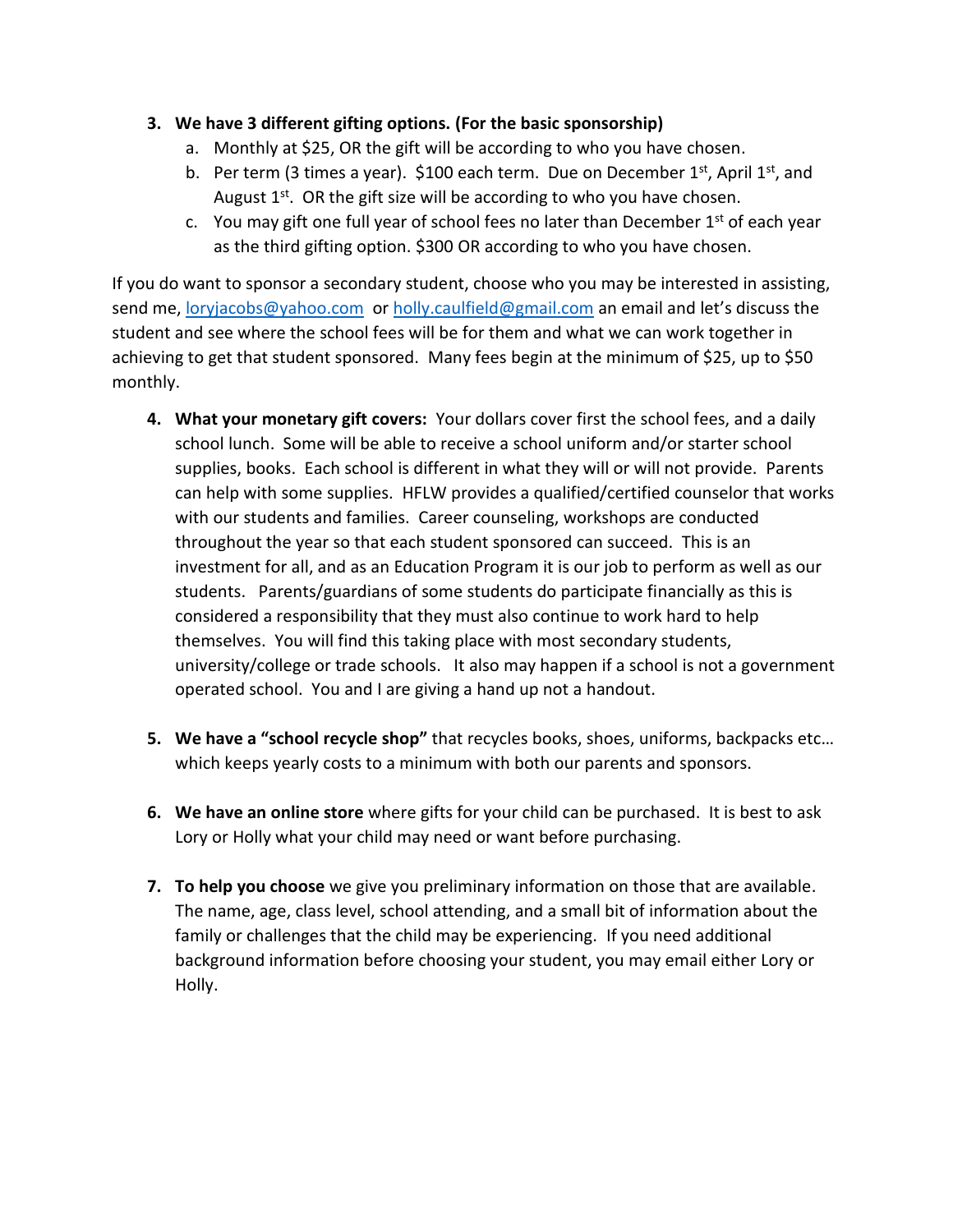- **8. Once you accept** the position of sponsor, you are given the latest school news, report card, more photos, if possible, at that time, and any other additional information that we have available. Then it is time to begin your gifting option.
	- a. Gifting can be done via check sent to our local address: Hearts For Love Worldwide, 130 Courthouse Butte Rd Sedona, AZ 86351.
	- b. You may also set up monthly recurring bill payment with your bank and have a check sent each month to the above address.

Credit/debit card via our website can be utilized using our online donation form. You can set up a recurring monthly payment with the online donation form or just pay each month.

You may use your PayPal account to pay monthly or set up a recurring account. You must have a PayPal account to do this. When you use PayPal the email address that you will use is [loryjacobs@heartsforloveworldwide.org](mailto:loryjacobs@heartsforloveworldwide.org) Need help or are ready to follow through with sponsoring let us know and we will help you begin and get through the process.

- c. Remember as a sponsor you can remain anonymous if you so choose. But we encourage getting to know your student as they thrive with mentoring, positive role models, and knowing that they are loved!
- d. As a sponsor you will receive letters, report cards, school news, photos at least 3 times yearly. Very few students can correspond via email, but you will receive your letters, reports, photos via email to save on postal costs.
- e. We do encourage correspondence. You may write letters; handwritten written in a word document or in the body of an email, send to either Lory or Holly's email, and we will print and give to your child as often as you send those letters to us. Students will write to you as often as they are allowed, but you are guaranteed 3 letters per year and these are usually during school breaks and holidays.
- **9. We ask our sponsors** to commit to at least one full year each time. Depending on when you started your sponsorship with your student will be when we contact you to see if you want to continue for another year and so on. You are under no obligation to continue as a sponsor as we know that changes in personal finances do happen and we do understand this. All we ask is that as a sponsor that you please notify us if you need to discontinue at any time or change your gifting option from what you first chose when you began the journey. This will allow HFLW the opportunity to seek a replacement sponsor, and/or adjust your payment plan.